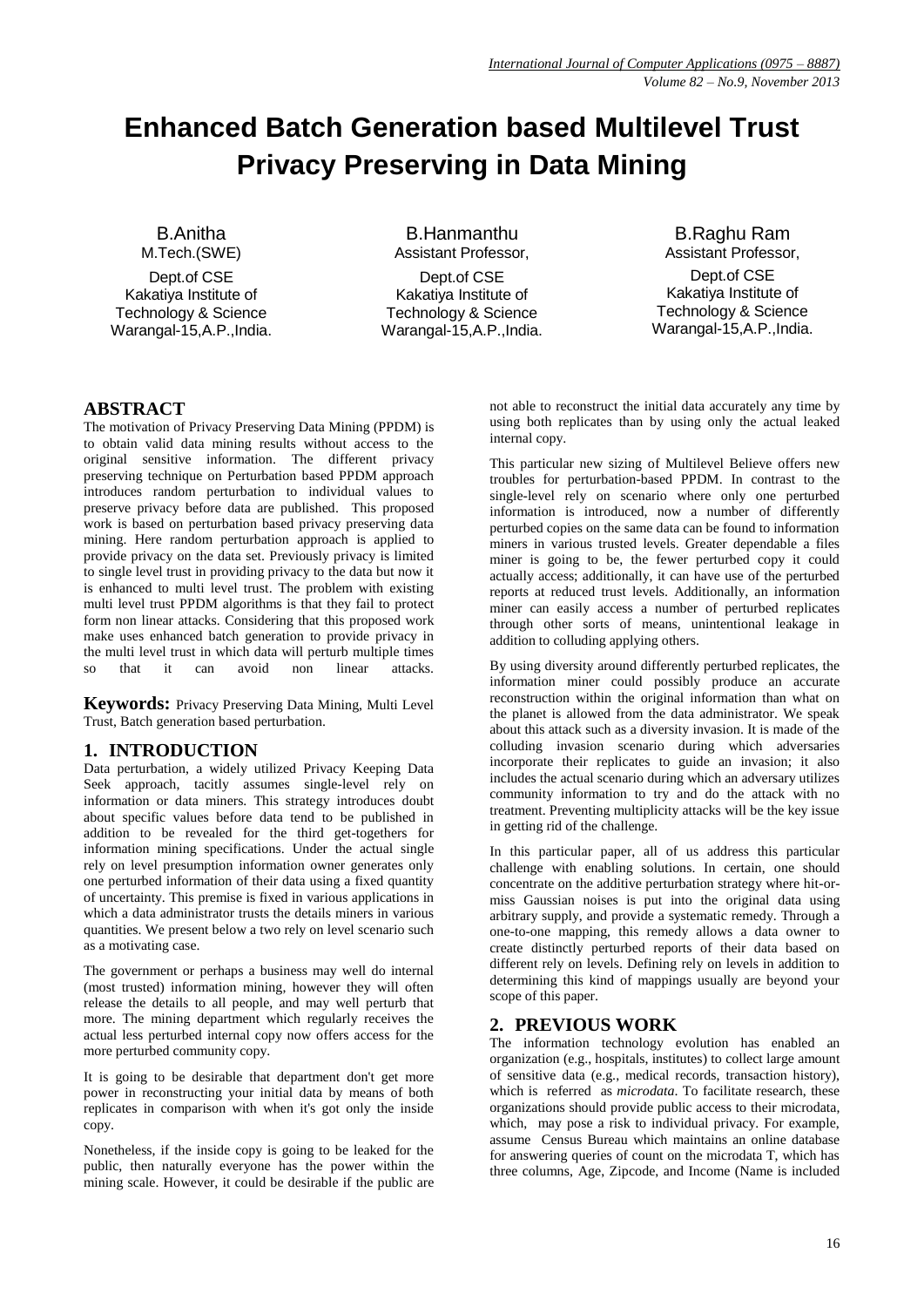to provide row referencing). Consider a case who knows the age 20 and zipcode 15000 of Alice, and the fact of Alice is involved with T. The permission to create digital or hard copies of this work for personal use is granted without fee such that the copies are not created or distributed for the sake of direct commercial advantage, the VLDB notice of copyright and the publication title and the date appear.

Various output perturbation techniques are available in the literature of statistics. Those are not based on a rigorous privacy definition. To overcome this, authors in [1] developed *differential privacy* principle, and provides it to avoid queries that reveals sensitive information. Assume Q as the set of previously answered queries. Provided a new query q, the database finds whether {q} [Q violating differential privacy. If yes, then q is rejected; otherwise, the database results a noisy result. As shown, this approach confirms that an adversary may recover any sensitive information with low probability, even if one has audited all the queries results in history

Despite the art state, differential privacy has two drawbacks that reduces the practical applicability. First, there is no existing solution for testing differential privacy. The difficulty stems from the so-called computation L1 *sensitivity*, which is an important component in verifying differential privacy. The best efforts are because of [1], who shows out several special cases where L1 sensitivity can be determined. Same attempts have already been made. Unfortunately, the calculation problem is still open. In other terms, differential privacy is inapplicable when arbitrary queries are allowed. The second defect in differential privacy exists in all the previous solutions of output perturbation. When the database rejects a query, it returns nothing. This generates negative user experience, because a legitimate user would spend a lot of time with different queries for getting an answer. Even worse, differential privacy provides only finite queries. In other terms, the statistical database should go offline, and all the future queries are directly refused. [1]

Privacy is becoming an important issue in various data-mining applications such as health care, security, financial, and other types of sensitive data. It has become important in counter terrorism and homeland defence-related applications. These applications require creating of profiles, constructing of social network models, and detecting terrorist communications from privacy sensitive data.

However, combining such diverse data sets may violate the privacy laws. Even though health organizations are allowed to give data as long as the identifiers (e.g., name, SSN, address, etc.,) are eliminated, it is considered unsafe since reidentification attacks can be constructed for linking different sets of public data to identify the initial subjects. This requires a well designed technique that provides careful attention for hiding privacy-sensitive information, while securing the inherent statistical dependencies which are important for the applications of data mining.

The problem we are interested in can be defined as follows: Assume there are N organizations 01; O2; . . .; ON; each organization Oi has a database DBi of private transaction. A third party data miner want to study union statistical properties of these databases SN. Organizations are satisfied with this, but they are strict to disclose raw data. How could a data miner perform analysis of data without compromising on the privacy data? This is referred as the census problem. In this scenario, the data is distorted and its new representation is shown; everybody has arbitrary access to the published data.

Fig. illustrates a distributed two party input case and a singleparty-input case.

A randomized multiplicative data perturbation technique is considered for this problem in this paper. It is motivated by the work provided somewhere else that pointed out some of the additive random perturbation problems. This paper explores using multiplicative random projection matrices for constructing a new data representation. The transformed data is given to the data miner. It can be shown that the inner product and distance of Euclidean are preserved in the new data. The approach is dependent on the Johnson-Linden Strauss lemma which states that any point sets in mdimensional Euclidean space can be provided into kdimensional subspace, such that any two-point pair-wise distance is maintained within an arbitrary small factor. Therefore, by data projecting onto a random subspace, we can change its original form while keeping much of underlying distance-related characteristics of statistics.



**Fig: a: Distributed Two-Party-input Computation Model**

**b: Single-Party-input Computation Model**

#### **Data Perturbation**

The approaches of Data perturbation can be grouped into two categories: the probability distribution approach and the distortion of value approach. The probability distribution approach replaces the data with a sample from the same distribution or by the distribution itself, and the distortion of value approach perturbs elements of data or attributes by either additive noise, multiplicative noise, or some other procedures of randomization.

In this paper, we focus on the distortion of value approach. An additive data perturbation technique for building decision tree classifiers is proposed in work. Some random noise is added to each data element for randomization independently from a known distribution such as Gaussian distribution. The data miner reconstructs the original data distribution from its perturbed version and builds the classification models.

The additive noise drawback makes one think about using multiplicative noise for protecting the data privacy. Two basic multiplicative noise forms have been well studied. One is to multiply each data element with a random number that is truncated Gaussian distribution with a mean one and small variance. Another one is a logarithmic transformation of the data first, add multivariate Gaussian noise which is predefined, and then take the antilog of the data noise-added. In general, the first method is good if the data miner only wants to make minor changes to the original data; the second method provides higher security than the first one while maintaining the data utility in the scale of log.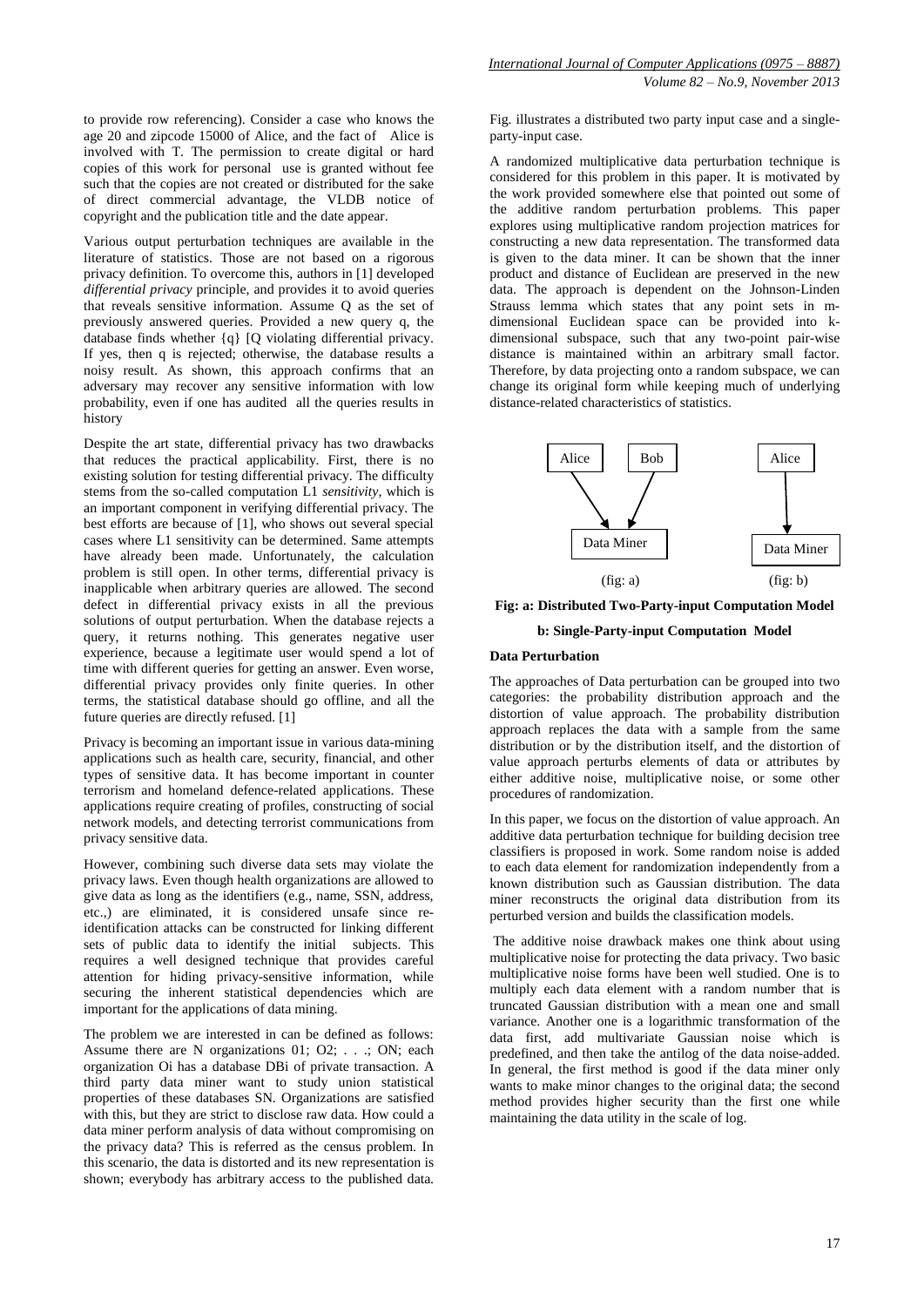#### **Data Swapping**

The data swapping basic idea, which was first proposed in [2], is to transform the database by practically switching attributes subset between selected record pairs so that the lower order frequency counts are preserved and the data confidentiality is not compromised. This technique could be categorized under the data perturbation category. A large variety of refinements and data swapping applications have been addressed since its initial appearance.

### **K-Anonymity**

The k-Anonymity model calls the problem that a data owner wishes to share a person-specific data collection without releasing the identity of an individual person. To reach this goal, generalization of data and techniques of suppression are used to protect the private sensitive information. All the attributes (referred as quasi-identifier) in the private database that can be used for linking the external information would be found, and the data is revealed only if the information for each individual contained in the revelation cannot be distinguished from at least k other people.

#### **Secure Multiparty Computation**

The Secure Multiparty Computation (SMC) technique considers the evaluating problem of a function of the secret inputs from one or two or more parties, so that no party learns anything except the function designated output. A large body of protocols of cryptographic, including evaluation of circuit protocol, oblivious transfers, encryption of homomorphism, and a commutative encryption, serves as the building blocks of the Secure Multiparty Computation (SMC). The work has provided a broad view of SMC framework and its applications in the field of data mining. The work provides a detailed and rigorous introduction to SMC. It was earlier shown that any functions that are to be expressed by the circuit of arithmetic are privately computable using a protocol of generic circuit evaluation. However, the communication and complexity of computational doing, makes this general approach infeasible for large volumes of data sets

### **Distributed Data Mining**

The distributed data mining (DDM) approach considers data mining models computations and "patterns" extraction at a given (chosen) node by providing only the minimal required information among the other participating nodes. The work proposes a paradigm for clustering of distributed privacy data which is sensitive in an unsupervised or semi-supervised cases. In this algorithm, each site of local data builds a general model and transmits only the parameters of the model to the site which is central and where a global clustering model is constructed. An algorithm of distributed privacy-preserving for Bayesian network parameter learning is reported elsewhere.

#### **Rule Hiding**

The main objective behind the rule hiding is to transform the database so that all the underlying patterns can be discovered and the sensitive rules are masked. The work has already given a formal proof that the sanitization of optimality is an NP-hard problem for the hiding of the large volumes of item sets which are sensitive in the context of association rule mining. For the same reason, some of the heuristic approaches have been provided to address the issues of complexity.

For example, the association rule hiding technique which is perturbation-based is implemented by changing a selected set of 1-values to 0-values or vice versa such that the frequent sets of item that generates the rules are hidden or with the support of sensitive rules is lowered to a user-specified threshold. The association rule hiding approach which is blocking based replaces certain number of attributes of the data with a question mark. In this case, the minimum support and confidence will be modified into a minimum interval. As long as possible if the support and/or the confidence of a sensitive rule lie below the middle in the two ranges, the data confidentiality is expected to be protected. [2]

An issue that has gained crucial importance most recently is the ability to cope with the requirement to share data across multiple enterprises on one hand and the contradictions between security and privacy on the other hand. This type of collaboration helps in the relevant trends detection and the data anomalies. The collaboration requirement is most often mandated by legislations. For example in the USA, the Act of patriotism requires banks for the analysis of the transaction data of the customer for anti-money laundering and other purposes. On the other hand, the Graham-Leach-Bailey Act prohibits, the data sharing for any other different purposes. This requirement could even be extended to the interactions between two or more lines of business (LOBs) in a company in some of the cases. In the same way, in the field of health care scenario, doctors and companies of insurance need to protect the privacy of individual patient data, while the community of the health care can gain more if that individual patient data can be pooled and analysed for common good.

In this paper, a solution is presented for privacy preserving data sharing and mining for such various application areas. This solution provides the data to reside with the enterprises and to be processed in a federated setup in secure privacy but with the resource constrained coprocessors like the IBM PCIXCC. The data transmission to the coprocessors is encrypted and is then protected from the eavesdroppers (malicious data miners). Again, since the coprocessor is secure privacy, the data which is decrypted in the process before and which is processed later inside is protected from those sharing of the data and with any third party administering the solution.

Further many operations can be performed on the data such as the data can be joined, mined and analysed in its initial plain text. With the resource constrained coprocessors if one needs to facilitate mining, this has developed and embedded data mining methodologies. These provide the required ability to detect trends and anomalies in the shared sets of data. These are run on the data managed with the a light weight database engine with secure federation extensions.

Anti Money Laundering (AML) is a possible application area in an inter bank service centre for due diligence. Money Laundering practically involves money transfer from one account to another account, often spanning finance establishments. To detect this, these financial establishments will have to collaborate and try to determine the suspicious patterns in the database transactions. However lately, they are also concerned about the privacy of their individual account data. While maintaining privacy, a solution for sharing and mining of data would help in these cases.

In many of the application areas, another application area is credit rating in an intra bank service centre which has got multiple LOBs. Here there are two contradicting imperatives, namely, data analysing from multiple LOBs to known customers better and to keep the matter in mind that there are legislations which limit LOBs from sharing of the data depending on the business line. [3]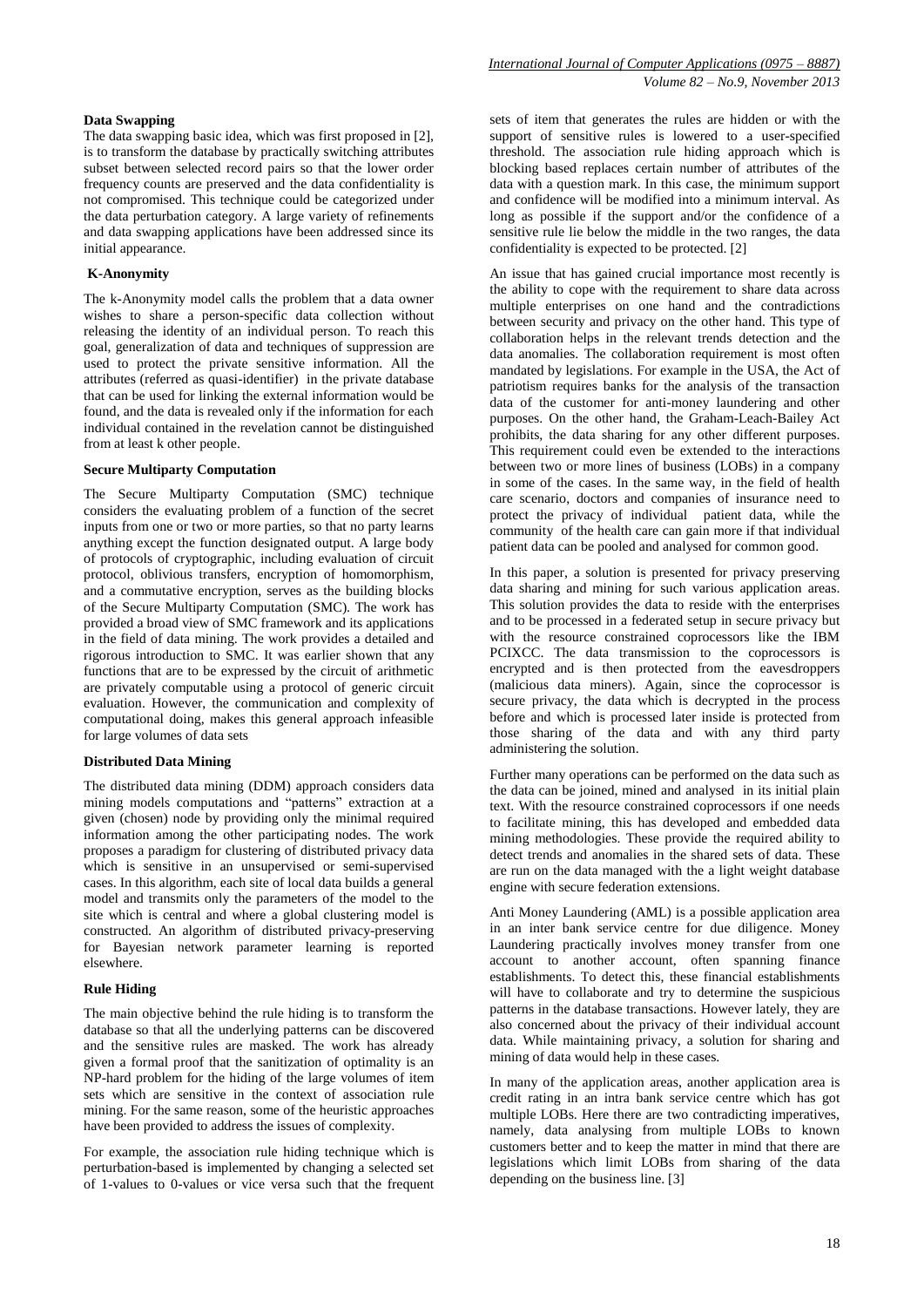While protecting the identity of individuals*, K-anonymization* is a promising approach to publishing of the data. In the database the data holder has a full table of the form *D* (Explicit identifier, quasi identifier, Sensitive attribute). Explicit identifier has got identifying information (such as SSN and names). Quasi identifier (such as the date of birth, gender, and zip code) does not reveal individual identity, but can also be used to link to another person or an explicit individual identity in some other external sources. The Sensitive attributes consists of specific information of another person (such as medical and DNA entries). Instead of the original table *D* publishing, in the database, the data holder publishes in an anonymized release *R*(Quasi identifier *QID*, Sensitive attribute), where *QID* is a Quasi identifier which is *k-anonymized* version .Each record should belong to an equivalence class of size *k* at the least and all the records are made indistinguishable in an equivalence class with respect to Quasi identifier *QID* by hiding some of the details. In a *k*anonymized release, if an individual account is linked to a record through Quasi identifier *QID*, it is then also linked to at least *k¡*1 of other records.

Modifications are not made to the sensitive attributes because the data usefulness depends on the exact information of this sensitive attribute. *K-anonymization* has been basically studied for a single static data release. In general, however, new data arrival comes continuously and up-to-date data has required to be published to the researchers in an obedient timely manner.

One approach to this process is to anonymize and publish the new arrived records individually each time when they arrive. This approach has a disadvantage of severe data distortion because of the small increments are anonymized independently. Moreover practically, it is more difficult to analyse a whole collection of independently anonymized sets of data.

For example, if the country name (e.g., India) is used in the release for the records of the first month and if the city name (e.g., Hyderabad) is used in the release for the records of the second month, counting the whole total number of persons born in Hyderabad is impossible. Rather than this, another approach is to enforce the later release than the previous release to be no more specialized. Each subsequent release gets increasingly distorted, even if more new data are available [4]. This is the major drawback.

### **3. PROPOSED WORK**

It is very necessary to publish an individuals personal information for research purposes. For example, a hospital may reveal patients' records of diagnosis such that the researchers can study various diseases characteristics. The raw data or the original data, also called as micro data, contains the identities (e.g. names) of individual's record, which are not released to protect their privacy information. However, there may exist another attributes that are to be used, in combination with some other external database, to recover the original personal identities.

For example, consider that the hospital publishes the data which does not originally indicate the patients' name. However, if an adversary has the ability to access voter registration list, she can easily find the identities of all patients by joining any of the two tables. These three attributes are the quasi-identifier (QI) attributes.

To avoid the above problem, Generalization is a common approach which is performed by transforming the quasiidentifier QI values into a very less specific forms such that they do not uniquely represent individuals. However, in particular, if the QI values of each tuple are identical to those of at least k −1 other tuples then the table is k-anonymous

In this paper, a novel privacy preserving technique that overcomes the above problems is developed. The concept of personalized anonymity is the core of our solutions, i.e., the degree of privacy protection can be specified by a person for his/her sensitive values. In general, the taxonomy is accessible by the public, and organizes all the diseases as leaves of an individual tree. An intermediate node in the tree contains a name providing the diseases in its subtree. Here some part of the tree is omitted since it is not relevant to our discussion.

An individual preference can easily be solicited from an individual when he/she is providing his/her data. In this approach, an individual preference is formulated through a node in the taxonomy. Therefore, nobody may be able to infer, with a significant confidence that he/she suffered from any of the disease in the subtree of the node in the tree. In other terms, in Andy's opinion, allowing the public to associate with him accessing data.

The empty-set preference points out that he/she is willing to reveal her result of actual diagnosis; therefore, tuple should be published directly. However, in general, attribute may not be "sensitive" for many of the people, so that it is often not required to apply any privacy protection to this value.

In fact, personalization is an inherent notion of privacy preservation. The objective of personalization is to protect the interests of individual person at the first place. Somewhat surprisingly, it is so far the case where the literature has focused on a universal approach that provides the same amount of privacy preserving for all the individual persons, without catering for their concrete needs.

The consequence is that we may not be providing sufficient protection to a sub set of people (such as Andy in the above example), while applying excessive control over privacy to another subset of people. This method is rather more flexible, as it decides the minimum amount of generalization which is necessary for satisfying everybody's requirements, and therefore, gains the maximum amount of information from the microdata.

# **3.1 Batch Generation**

In this first scenario, the owner of the data determines the M trust levels a priori, and generates the M perturbed copies of the data in one batch at the same time. In this scenario, all trust levels are predefined prior to the perturbed copies of the data and then are given for Z1 to Zm when generating the noise. This refers to the scenario as the batch generation. Here two batch algorithms are proposed. One of the algorithms is that which generates noise Z1 to ZM in parallel while the other algorithm generates sequentially.

# **3.2 Parallel Generation**

Without the loss of generality, we assume that  $Z_i < Z_{i+1}$ where  $1 < I < M$ . In practice, this algorithm generates the components of noise  $Z\overline{Z}$ , i.e.,  $Z1$  to  $Z\overline{M}$ , simultaneously it is based on the probability distribution function which is shown below, for any real  $N * M$  dimension vector v.

$$
Fz (v) = \frac{1}{\sqrt{(2\pi)^M \det(kz)}} e^{\frac{-1}{2}v^T K z^{-1} v}
$$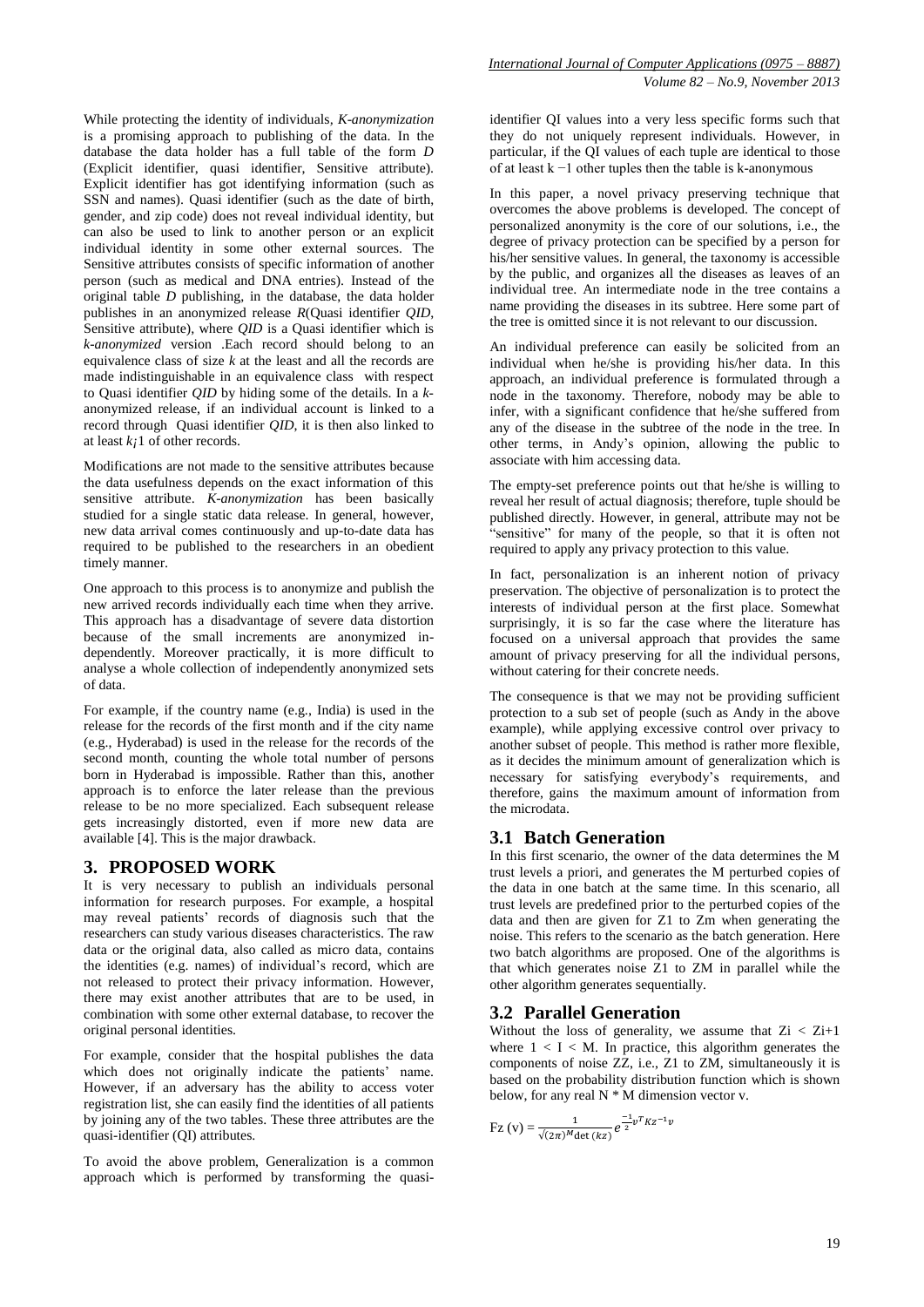Parallel\_Generation

{

}

```
Input: X, K
Output: Y
Construct Kz \leftarrow KxGenerate Z \leftarrow KzGenerate Y \leftarrow H X + ZOutput \leftarrow Y
```
This algorithm then constructs  $YY$  as  $HX + ZZ$  and outputs the result. Here this algorithm is referred to as parallel generation. This parallel generation algorithm serves as a baseline algorithm for the next two algorithms i.e., sequential generation and on-demand generation

### **3.3 Sequential Generation**

The large memory requirement for the parallel generation algorithm motivates one to seek for a memory efficient solution rather than this algorithm. Instead of parallel generation algorithm, one can sequentially start generating noise Z1 to ZM, each of which is a Gaussian vector of N dimension. The validity of the alternative procedure is based on the insight by using the sequential process.

Sequential\_Generation

```
{
```

```
Input: X, K
Output: Ym
Construct Z \leftarrow N(0...Kx)Generate yi \leftarrow X + Z1
```
For  $i = 2$  to M do Create Noise Generate  $Y \leftarrow Y - 1 + E$ Output ← Yi

}

# **3.4 On Demand Generation**

Rather than the previous algorithms, the new perturbed copies are introduced on demand in this second scenario as opposed to the batch generation. As the requests may be arbitrary, the trust levels corresponding to the new copies would be arbitrary as well.

The new copies can be either lower or higher levels rather than the existing trust levels. Here this scenario is referred to as on-demand generation. Achieving the goal of privacy in this scenario will give data owners the maximum flexibility in providing MLT-PPDM services.

### **3.5 Enhanced Batch Generation**

In this approach we apply the random perturbation approach for enhancing the privacy of the data. In this scenario the data owner determines the M trust levels a priori to the perturbed copies of data, and then generates random M perturbed copies of the data in multiple batches. In this scenario, all trust levels are predefined and for Z1 to Zm are given when generating the random noise. Here this scenario is referred to as the enhanced batch generation. Through this approach non linear attacks can also be avoided by protecting the data in generating random noise and applying retention replacement.

The time complexity of the above proposed algorithms O (n) for all the above algorithms and the space complexity is

determined in terms of the perturbated data or the original data.

EnhancedBatch\_Generation

{

}

```
Input: X, K
Output: Ym
Generate Random M
Apply Priori
Construct Z \leftarrow N(0...Kx)Generate yi \leftarrow X + Z1Create Random Noise
Generate Y \leftarrow Y - 1 + EOutput ← Yi
```
In the enhancement of the proposed model, the advantage is that the data is perturbed evenly such that it is difficult to break or trace back the privacy of the original content. This is evident from the fig 4 which shows enhanced scheme in blue representing the data proportions evenly distributed as compared to drastic peaks in the existing batch generation scheme.

## **4. RESULTS**

The concept of this paper is implemented and different results are shown below, The proposed paper is implemented in Java technology on a Pentium-IV PC with minimum 20 GB harddisk and 1GB RAM. The proposed paper's concepts show efficient results and has been efficiently tested on different Datasets.

These experiments are run on a real data set CENSUS, which is commonly used in the literature of privacy preservation, for carrying out the experiments and evaluating their performance. This data set contains thousands of tuples with different attributes. The distributions of the data are shown figures below respectively.



**Fig. 1 Proposed system performing Batch generation.**



**Fig. 2 Proposed system performing Enhanced batch generation**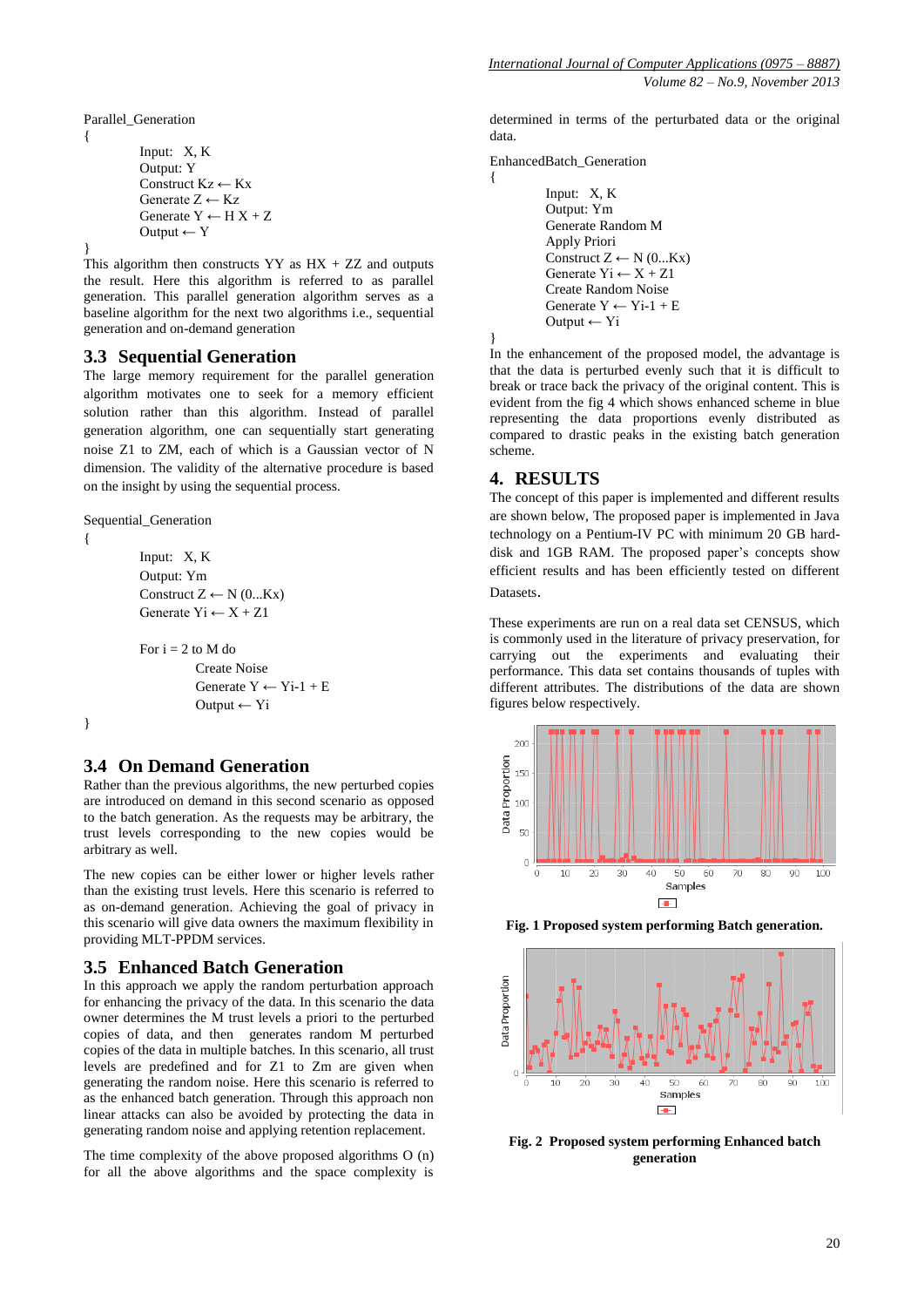The above graph shows the enhanced batch generation based on the 100 samples. We observe that the data is very much randomly perturbated and noise added randomly.



**Fig. 3 Proposed System Batch Processing Graphs**

The above graph shows the enhanced batch generation based on the 100 different samples. We observe that the data is very much randomly perturbated and noise added randomly



**Fig. 4 Comparative Graphs batch and enhanced batch generation**

The above graph shows the comparison between the normal batch and enhanced batch generation based on the 100 samples. Here observe that the data is very much closely perturbated in the enhanced generation and noise added which will be difficult to backtrack the original data.

### **5. CONCLUSIONS**

In this work, the scope of additive perturbation based PPDM to multilevel trust (MLT) is expanded, by relaxing an implicit assumption of single-level trust in the exiting work. MLT-PPDM provides data owners to generate differently perturbed copies of its data for different levels of trust. The most important challenge lies in preventing the data miners from combining the copies at different trust levels to jointly reconstruct the initial data more accurately than what is allowed by the trusted data owner. The problem is addressed by properly correlating noise across the copies at different trust levels in the database. It is to prove that if one can design the noise covariance matrix to have corner-wave property, then data miners will have no diversity gain in their joint reconstruction of the original data. This claim is verified and demonstrates the effectiveness of the solution through numerical evaluation. Last but not the least, this solution allows data owners to generate perturbed copies of its data at arbitrary trust levels on-demand. This offers the data owner maximum flexibility as a property. One should believe that multilevel trust privacy preserving data mining can find applications in many of the fields. This work takes the initial step to enable the MLT-PPDM services. There are many more interesting and important directions worth exploring. For example, it is not least clear how to expand the scope of other

approaches in the areas of partial information hiding, such as random rotation-based data perturbation, retention replacement and k-anonymity, to multilevel trust. It is also of great interest to extend this approach to handle evolving data streams.

# **6. ACKNOWLEDGEMENT**

Our thanks to the management members and principal of Kakatiya Institute of Technology and Science-Warangal who have facilitated resources to read and compute in order to develop this article and our sincere thanks to Head of the Department Prof.P.Niranjan and Coordinator Sri V.Shankar who encouraged us research and publish this paper.

### **7. REFERENCES**

- [1] X.Xiao and Y. Tao, "Output Perturbation with Query Relaxation," Proc. Int'l Conf. Very Large Data Bases, 2008.
- [2] K. Liu, H. Kargupta, and J. Ryan, "Random Projection-Based Multiplicative Data Perturbation for Privacy Preserving Distributed Data Mining," IEEE Trans. Knowledge and Data Eng., vol. 18, no. 1, pp. 92-106, Jan. 2006.
- [3] B. Bhattacharjee, N. Abe, K. Goldman, B. Zadrozny, V.R. Chillakuru, M.del Carpio, and C. Apte, "Using Secure Coprocessors for Privacy Preserving Collaborative Data Mining and Analysis," Proc. Second Int'l Workshop Data Management on New Hardware (DaMoN '06), 2006.
- [4] B. Fung, K. Wang, A. Fu, and J. Pei, "Anonymity for Continuous Data Publishing," Proc. Int'l Conf. Extending Database Technology (EDBT), 2008.
- [5] F. Li, J. Sun, S. Papadimitriou, G. Mihaila, and I. Stanoi, "Hiding in the Crowd: Privacy Preservation on Evolving Streams Through Correlation Tracking," Proc. IEEE 23rd Int'l Conf. Data Eng. (ICDE), 2007.
- [6] G. Wang, Z. Zhu, W. Du, and Z. Teng, "Inference Analysis in Privacy-Preserving Data Re-Publishing," Proc. Int'l Conf. Data Mining, 2008.
- [7] D. Kifer and J.E. Gehrke, "Injecting Utility Into Anonymized Datasets," Proc. ACM SIGMOD Int'l Conf. Management of Data, 2006.
- [8] A.Machanavajjhala, J. Gehrke, D. Kifer, and M. Venkitasubramaniam, "L-Diversity: Privacy Beyond K-Anonymity," Proc. Int'l Conf. Data Eng., 2006.
- [9] X. Xiao and Y. Tao, "Personalized Privacy Preservation," Proc. ACM SIGMOD Int'l Conf. Management of Data, 2006.
- [10] X. Xiao and Y. Tao, "M-Invariance: Towards Privacy Preserving Re-Publication of Dynamic Datasets," Proc. ACM SIGMOD Int'l Conf. Management of Data, 2007.
- [11] S. Papadimitriou, F. Li, G. Kollios, and P.S. Yu, "Time Series Compressibility and Privacy," Proc. 33rd Int'l Conf. Very Large Data Bases (VLDB '07), 2007.
- [12] X. Xiao, Y. Tao, and M. Chen, "Optimal Random Perturbation at Multiple Privacy Levels," Proc. Int'l Conf. Very Large Data Bases, 2009.